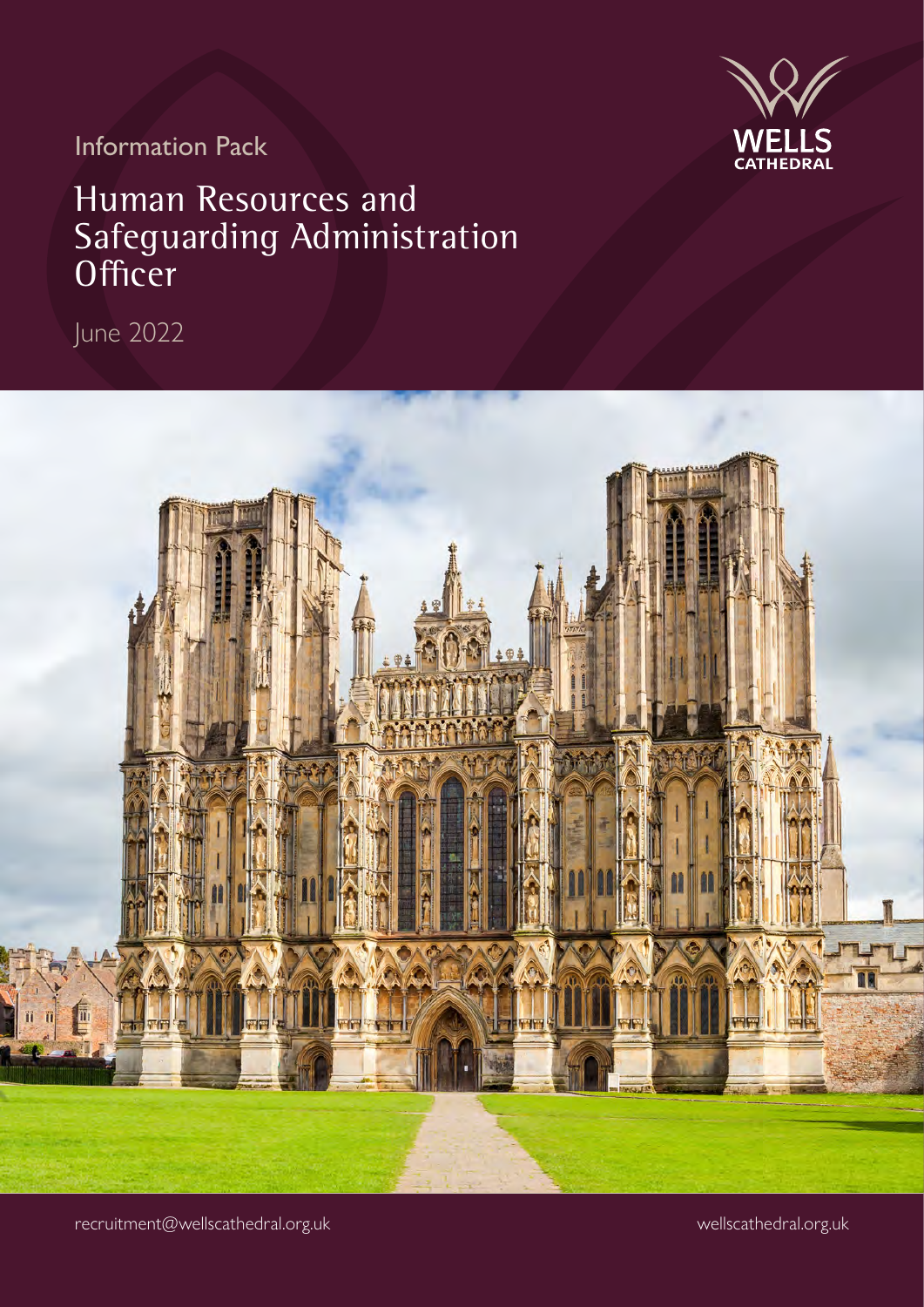### **Contents**





- Introduction
- About the Cathedral
- How We Are Organised
- Job Description
- Person Specification
- Main Terms and Conditions
- How to Apply
- Safeguarding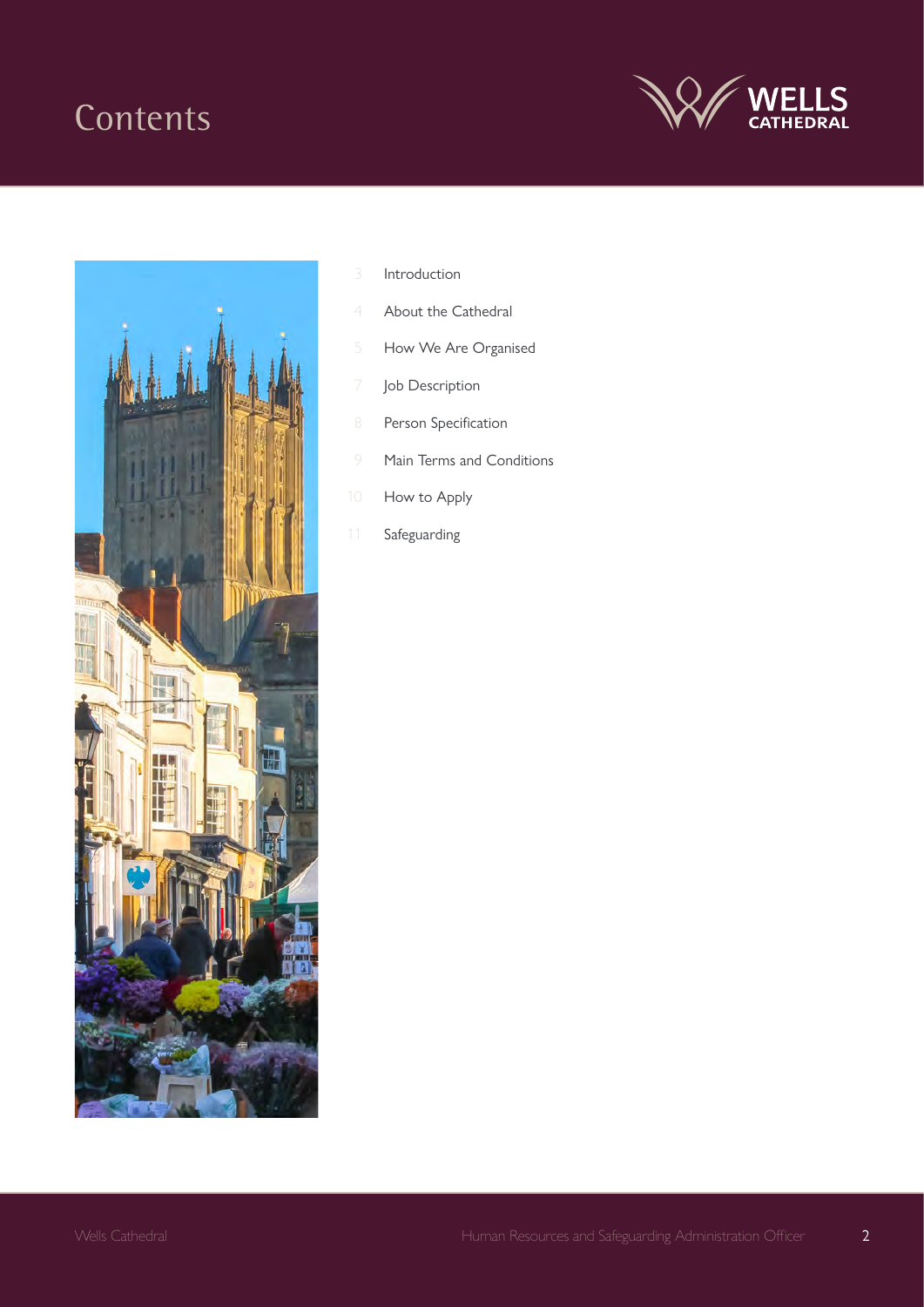## Introduction







#### Dear Candidate,

Thank you for your interest in joining the team at Wells Cathedral.

Wells Cathedral is one of the great buildings of Western Europe. Sir Simon Jenkins recently described it as the finest Cathedral in England, and we are inclined to agree; this is a very special place.

Like most organisations, we are seeking to 'build back better' after the covid-19 global pandemic. We are seeking a Human Resources (HR) and Safeguarding Administration Officer to consolidate what is in place and then work collegiately to enable continuous improvement and establish best practice for the future. You will play a key part on a journey of cultural change.

If you are excited about working for this beautiful place, and think you have something to contribute, please complete an application form and attach a covering letter. We will be delighted to hear from you.

Vom Danies

**The Very Reverend Dr John Davies** *Dean of Wells*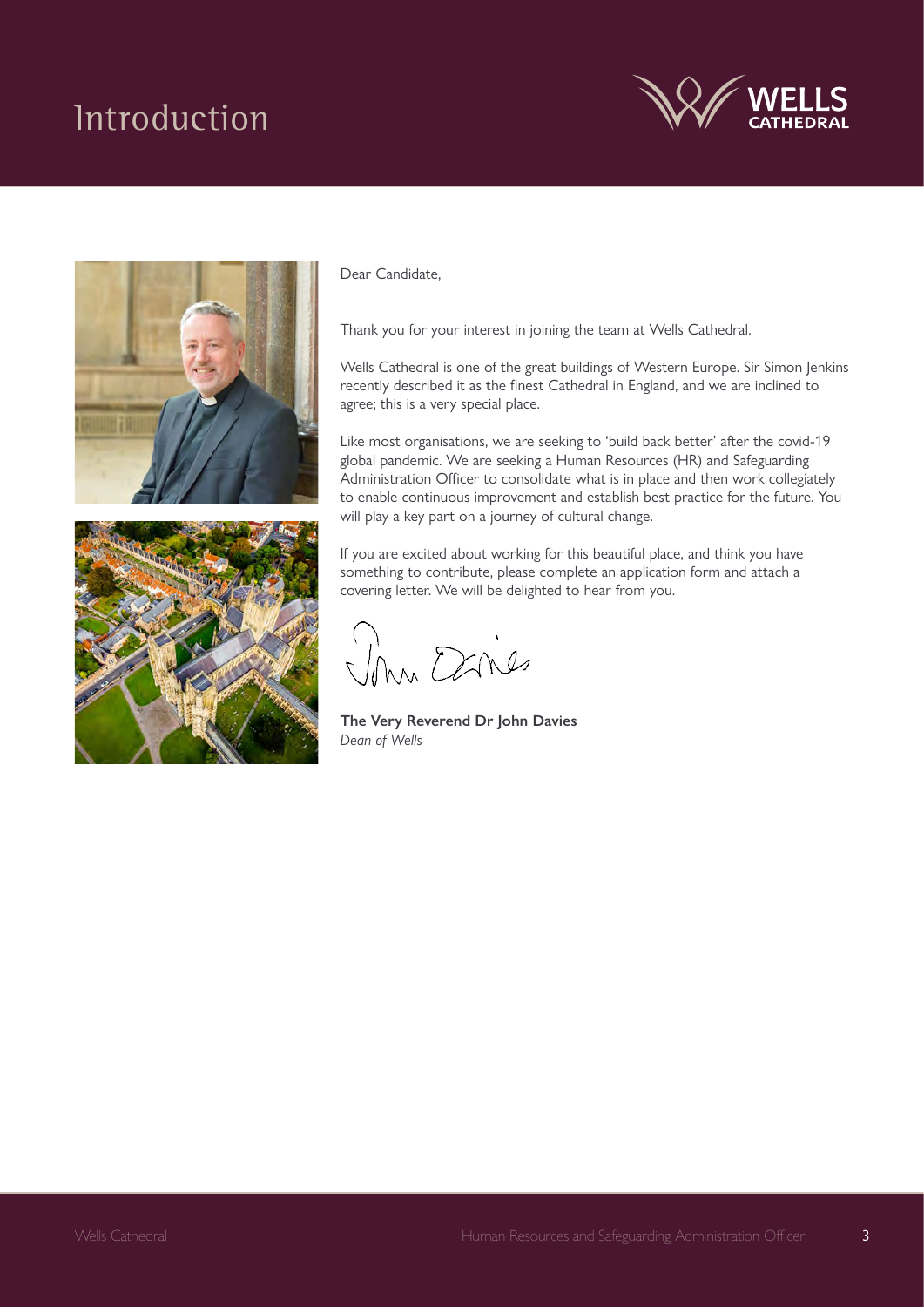### Who We Are







Set in the medieval heart of this glorious city, Wells is the earliest English Cathedral built in the Gothic style. The Cathedral has an international reputation and is the recipient of several Tourism Excellence Awards. Known as England's most poetic Cathedral, Wells has deservedly gained an enviable reputation for its lovingly maintained Gothic architecture, its world class music, and its Ministry of Welcome to some 290,000 visitors each year as well as the 150,000 or so people, drawn from local, national and international audiences, who come to the Cathedral for services, concerts, lectures and a wide range of other special events and activities.

Situated on the edge of the Mendip Hills in the County of Somerset, Wells is one of England's most beautiful and compact cities. Its picturesque surroundings include a charming market square and high street, the Bishop's Palace and the magnificent Vicars' Close, the UK's oldest medieval street still used for its original purpose.

Underpinning the life, worship and ministry of the Cathedral is a diverse organisation where a lot is achieved with modest resources. It oversees and delivers a broad and diverse tapestry of activities which includes a world class choir, a works and estates department, a team of virgers, a library and archives, a programme of education, learning and outreach, finance, HR and administration functions, volunteer management and trading companies.

Funds to support the Cathedral as a place of worship and mission (involving maintaining our buildings, supporting those in liturgical roles, clergy, musicians and lay staff, and enabling the Cathedral buildings to be open to all every day of the year) come from a variety of sources. These include congregational giving, legacies, income from visitors, sums generated by trading activities, income from investments and property, donations from fundraising appeals by individuals, trusts and foundations, as well as through the generous support of the Friends of Wells Cathedral, the Wells Cathedral Trust, the Wells Cathedral Preservation Trust and the Wells Cathedral Chorister Trust.

### How we are governed

The Chapter is the governing body of the Cathedral and, with the College of Canons and the Cathedral Council, currently forms the "body corporate" of the Cathedral. The Chapter sets the strategic direction for the Cathedral and orders its worship and mission. It also has responsibility for care and maintenance for the Cathedral and its estate. By 29 April 2024, the Cathedral will become a charity regulated by the Charity Commission.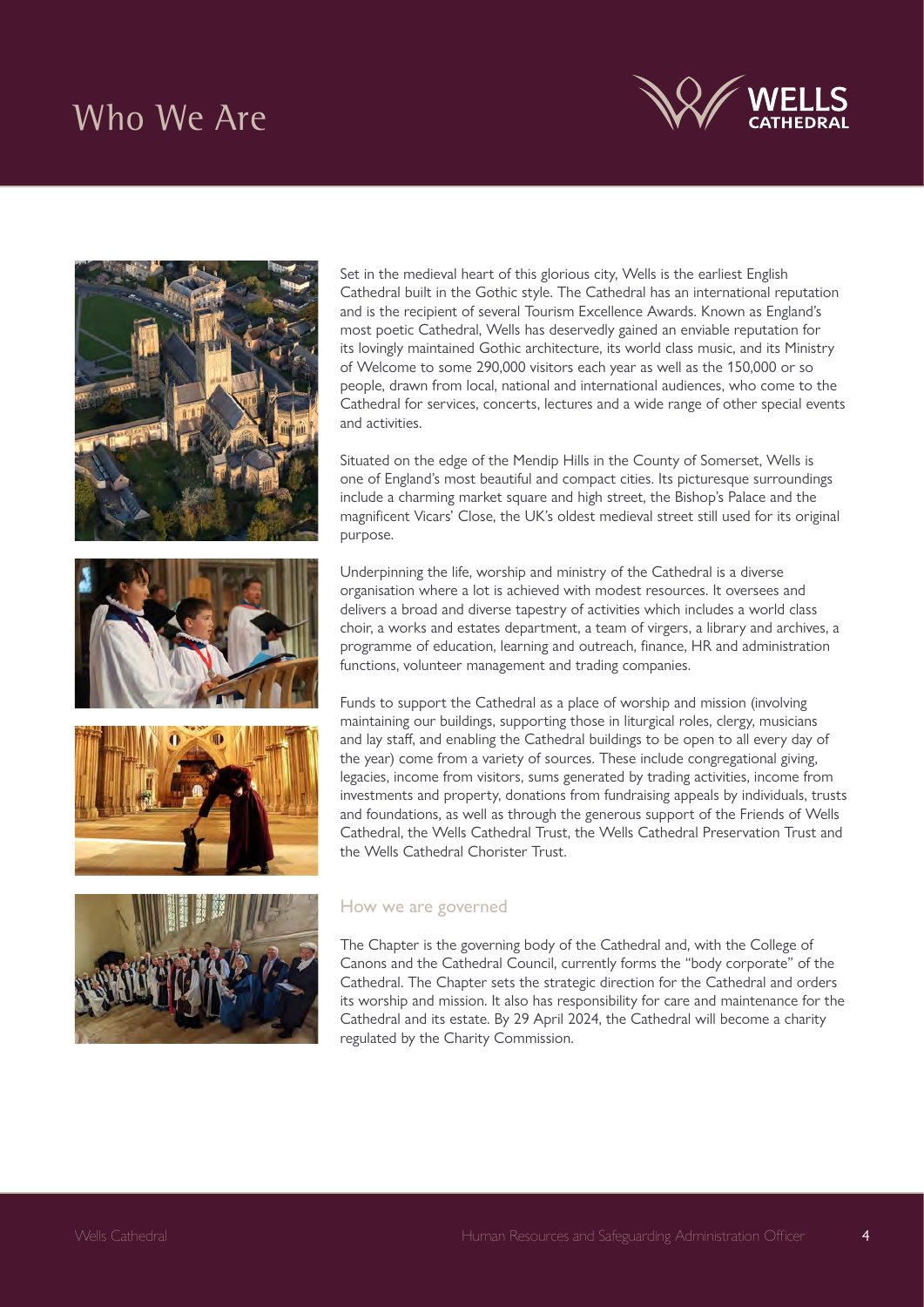## How We Are Organised









The Cathedral employs a staff team (a mix of full-time and part-time personnel) of up to 75 people. The current operation structure, governed by Chapter, is shown above.

At the Cathedral, there are a wide variety of contractual arrangements including, but not limited to, term-time workers, shift workers, rota'd workers, and office holders, in a range of permanent, temporary, and casual employment. We also have a fantastic variety of skills; in music, administration, finance, commerce, marketing, even-management, hospitality, visitor-facing activities (including daily floor management), and maintaining our historic buildings. It is an eclectic mix but a fantastic opportunity for an HR professional to do something different each day and learn a great deal.

Safeguarding administration is vital to the way we employ and manage people. It is also paramount in ensuring the safety of all who enter the Cathedral's doors. There is a great deal of synergy with HR; hence the desire to join both disciplines and produce this busy and fascinating role.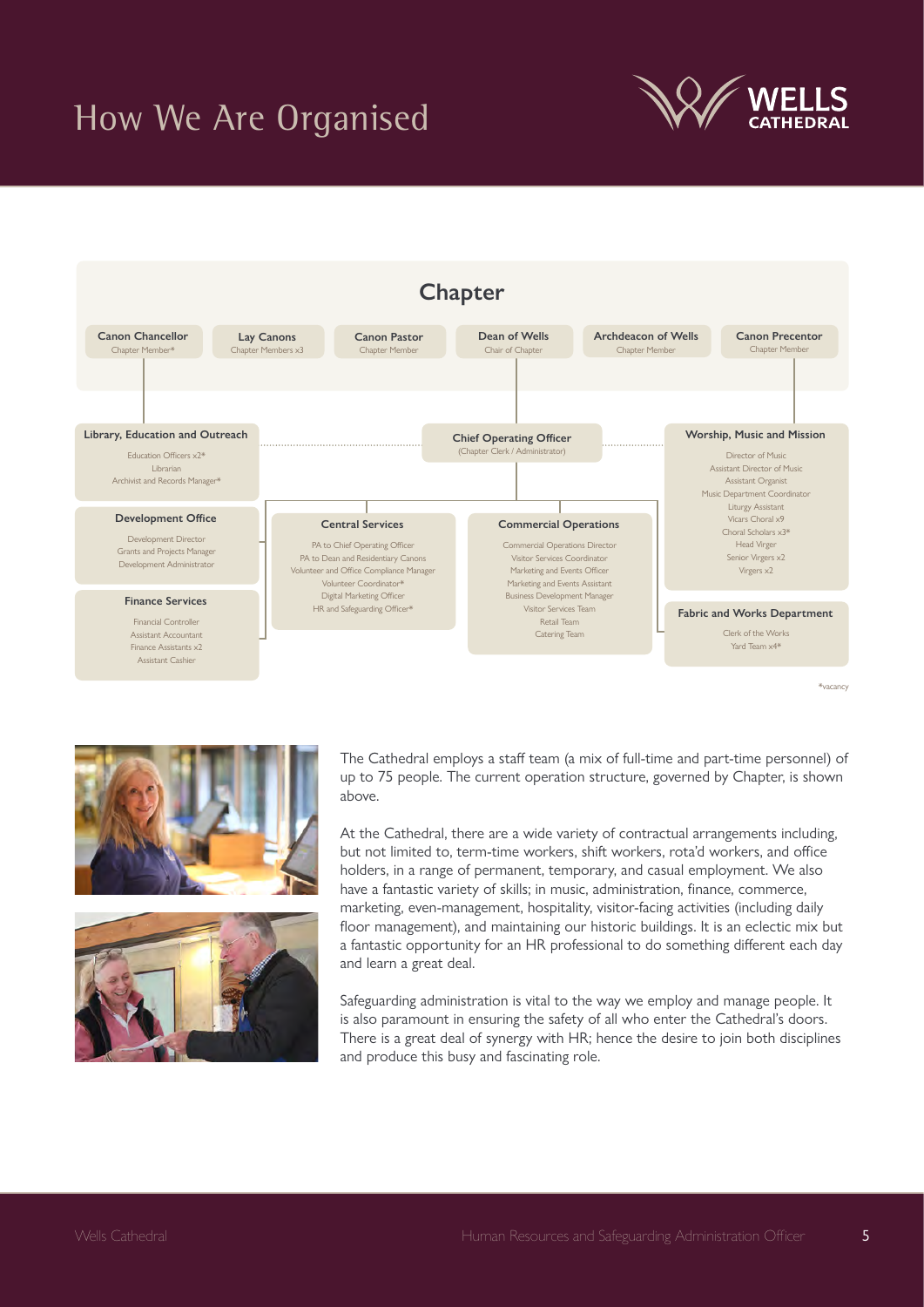# Job Description



| <b>Title of Post</b>         | Human Resources and Safeguarding Administration Officer                                                                                                                                                                                                                                                |
|------------------------------|--------------------------------------------------------------------------------------------------------------------------------------------------------------------------------------------------------------------------------------------------------------------------------------------------------|
| <b>Key Purpose of Post</b>   | To provide a comprehensive Human Resources and Safeguarding service for<br>Wells Cathedral                                                                                                                                                                                                             |
| Reporting to                 | Chief Operating Officer and Chapter Clerk                                                                                                                                                                                                                                                              |
| Location                     | Cathedral Offices<br>Chain Gate<br>Cathedral Green<br>Wells<br>Somerset<br>BA5 2UE                                                                                                                                                                                                                     |
| Hours of Work                | 28 hours per week (over four or five days)                                                                                                                                                                                                                                                             |
| Key Responsibilities of Post | Human Resources:                                                                                                                                                                                                                                                                                       |
|                              | Write and update HR policies and procedures to ensure they follow current<br>legislation and are in line with the values of the Cathedral, ensure the staff<br>handbook is up to date and accessible                                                                                                   |
|                              | Work with line managers to advise, coach, and enable understanding and<br>$\bullet$<br>implementation of HR policies and procedures, including induction process,<br>Performance Development Reviews, equal opportunities, well-being, discipline<br>and capability, and leavers                       |
|                              | In conjunction with line managers, administer all elements of the recruitment<br>٠<br>lifecycle in accordance with safer recruitment policies, from assisting with<br>the preparation of job descriptions/adverts to administering offer letters,<br>contracts of employment, and right-to-work checks |
|                              | Maintain an HR database and employee paper and electronic files to ensure<br>$\bullet$<br>data is up to date, accurate, relevant, and stored in line with GDPR and<br>retention schedules                                                                                                              |
|                              | Administer the annual Performance Development Review process                                                                                                                                                                                                                                           |
|                              | In liaison with payroll, administer annual leave records, monitor sickness<br>absence, ensure the conduct of return to work interviews, and advise on<br>phased returns and occupational health referrals                                                                                              |

*(continued overleaf)*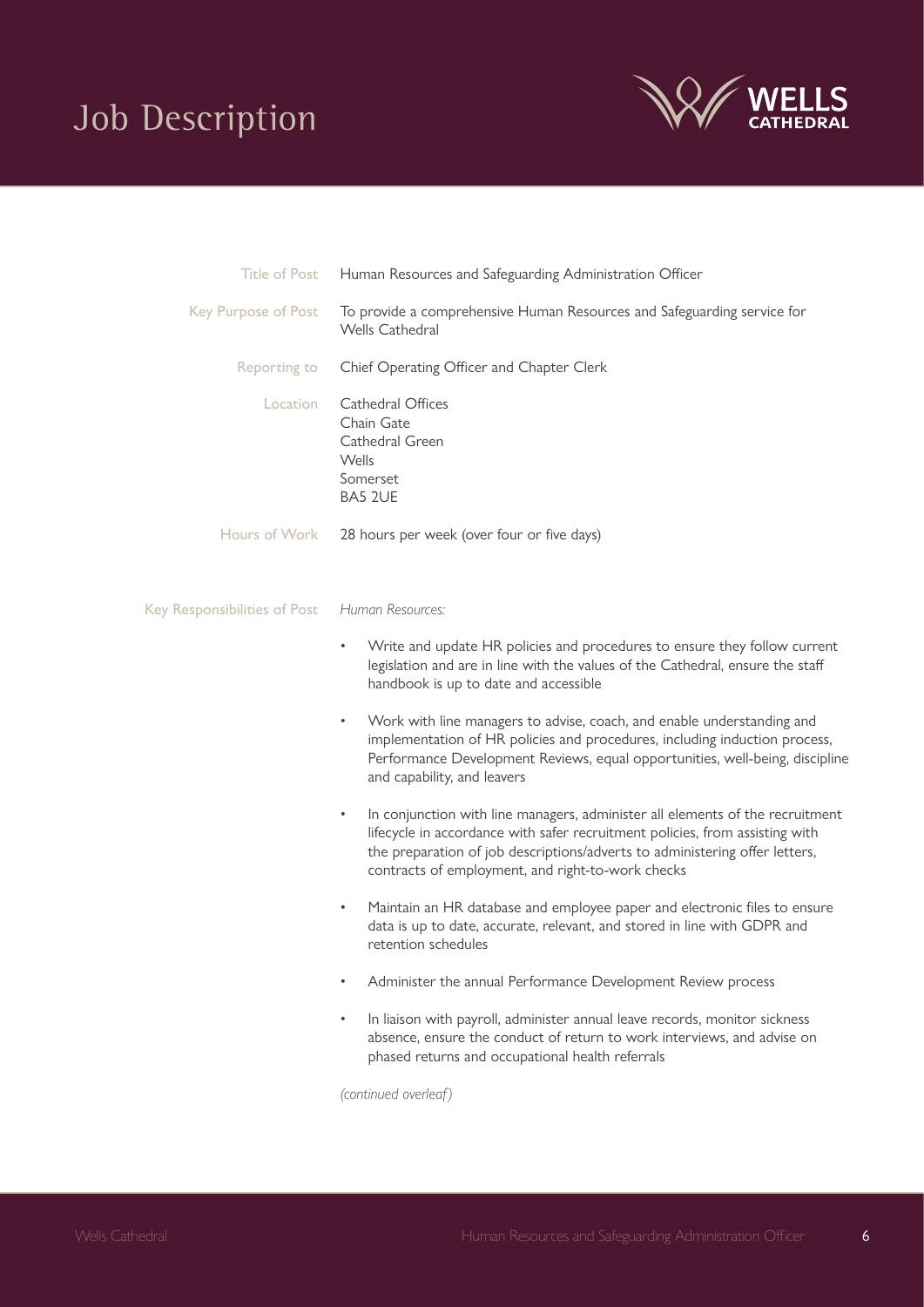# Job Description (cont.)









- With the Chief Operating Officer, identify skills gaps, assess training and development needs at Cathedral and individual level, benchmark salary information, and pull together plans to address needs/shortfalls for consideration by Chapter
- Promote well-being, equality, diversity, and the Cathedral values as part of the culture to improve the employee experience and workplace morale

### *Safeguarding*

- Work as part of a team to deliver the actions required from the Cathedral's Safeguarding Audit (SCIE) and to embed safeguarding at the heart of everything we do
- Ensure all staff and volunteers have received the required level of safeguarding training for their role and all training is up to date
- Ensure all DBS checks are carried out for relevant staff and volunteer roles and that they are up to date, applying for the DBS checks and referring blemished checks to the Diocesan Safeguarding Adviser
- Work in conjunction with the Diocesan Safeguarding team to ensure safeguarding referrals are logged and dealt with in accordance with policies and procedures, cases are dealt with appropriately, and safeguarding agreements and risk assessments are completed and monitored
- Write, maintain, and update a Safeguarding Manual for staff and volunteers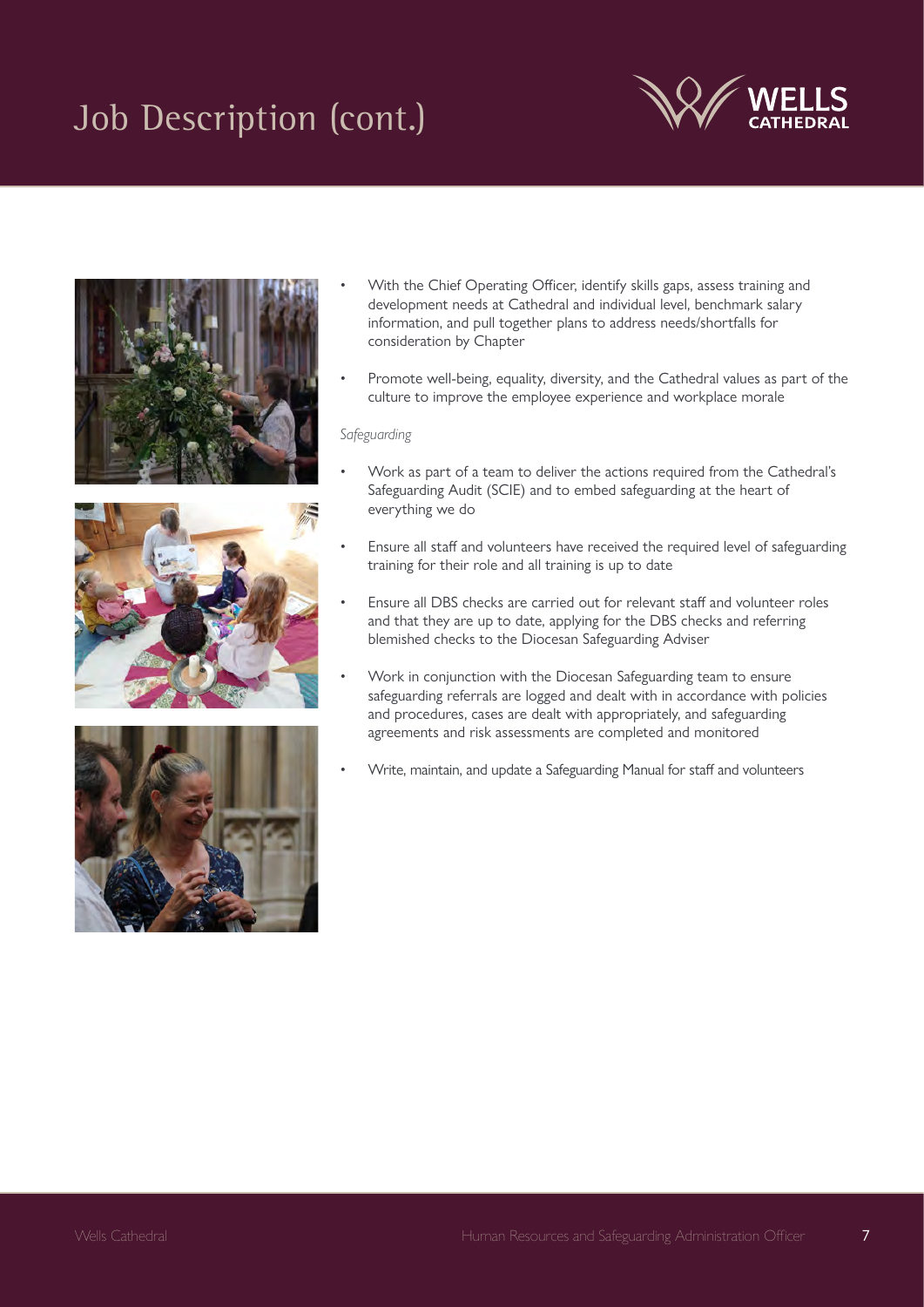## Person Specification



### Knowledge, Qualifications

and Experience

- *Essential* • Knowledge of current employment legislation
- Knowledge of Safeguarding processes and procedures
- Knowledge of best practice in recruitment, selection, training and development, employee relations
- Practical experience of advising on HR and safeguarding matters

#### *Desirable*

- Graduate CIPD qualification or willing to work towards this
- Experience of maintaining electronic filing systems

#### *Essential* Skills and Abilities

- Competent user of MS Office, especially Word and Excel
- Ability to influence managers and clergy to utilise best-practice HR processes
- Ability to communicate effectively and build rapport/trust at all levels in the **Cathedral**
- Maintain a professional and confidential attitude to all aspects of the role
- Enable line managers to achieve policy compliance whilst working in a busy and challenging environment
- Organise and prioritise own workload to meet job requirements

#### *Desirable*

- Able to inspire and develop the potential of others
- Able to analyse management information and use it to best advantage

#### *Essential*  Work-related Personal Qualities

- Excellent communication and interpersonal skills
- Address complex matters creatively and ethically
- A collaborative team player willing to be flexible, adaptable, and supportive

#### *Desirable*

Able to operate in sympathy with the aims and ethos of the Church of England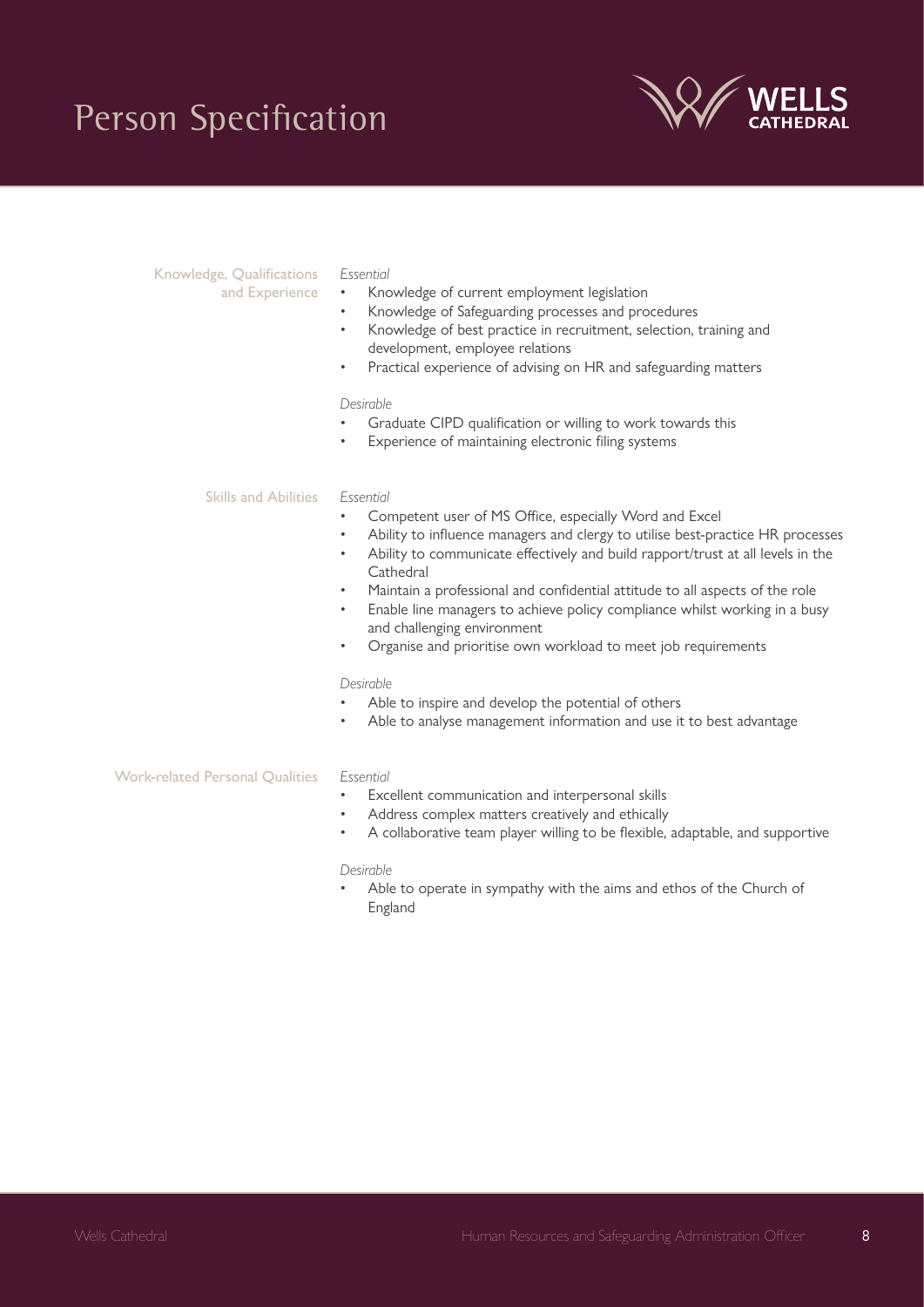### Main Terms and Conditions



| Hours of Work                   | 28 hours per week (over four or five days)                                                                                                                                                |
|---------------------------------|-------------------------------------------------------------------------------------------------------------------------------------------------------------------------------------------|
| <b>Duration</b>                 | Permanent                                                                                                                                                                                 |
| Salary                          | £17,472 per annum (£21,840 FTE)                                                                                                                                                           |
| <b>Holiday</b>                  | 25 days plus eight bank holidays pro rata<br>The holiday year runs from 1 January to 31 December.                                                                                         |
| Pension                         | Defined Contribution Scheme. Contributions as % of salary:                                                                                                                                |
|                                 | Employer<br>Employee<br>Age<br>< 50<br>3%<br>5%<br>$50 - 55$<br>4%<br>8%<br>5%<br>>55<br>10%                                                                                              |
| <b>Discount</b>                 | A discount of 10% is available from the Cathedral Shop and Café                                                                                                                           |
| Parking                         | A car parking space in the Cathedral car park is available                                                                                                                                |
| <b>Expenses</b>                 | All reasonable working expenses will be met in line with Cathedral policy                                                                                                                 |
| <b>Professional Development</b> | The Cathedral considers applications to fund or part-fund appropriate<br>professional qualifications and may pay the membership for a professional body,<br>subject to specific agreement |
| <b>Checks</b>                   | The post will require an enhanced Disclosure & Barring Service check for adult<br>and child workforces                                                                                    |
| Probation                       | This post will be subject to a probationary period of 6 months                                                                                                                            |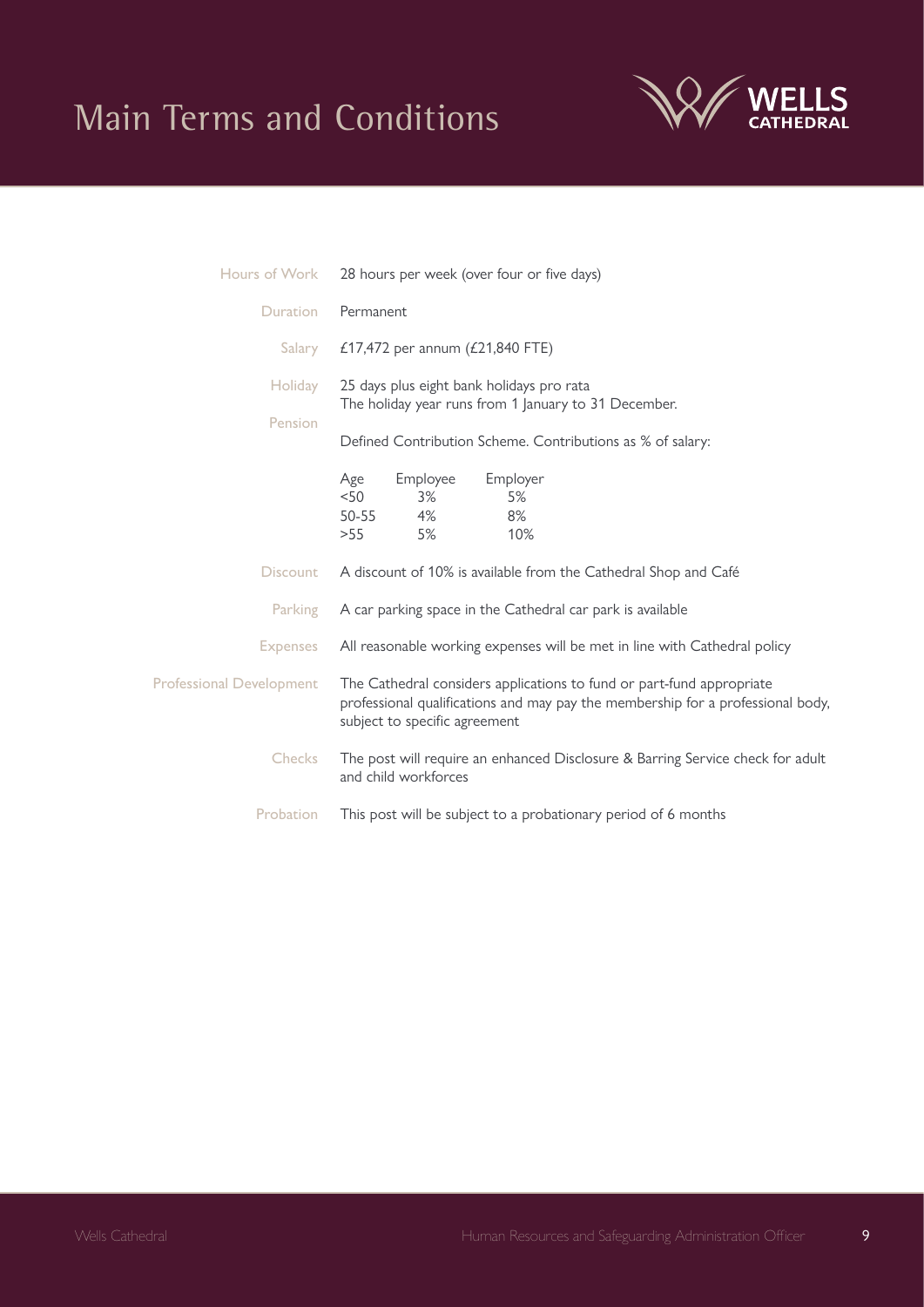

| <b>Applications</b>      | Applications must be received by 12 noon on Friday 24 June 2022.                                                                                                                                                                                                                                                                                                                                        |
|--------------------------|---------------------------------------------------------------------------------------------------------------------------------------------------------------------------------------------------------------------------------------------------------------------------------------------------------------------------------------------------------------------------------------------------------|
|                          | A completed Application Form and Equal Opportunities Monitoring Form should<br>be returned by email to recruitment@wellscathedral.org.uk, or by post to:                                                                                                                                                                                                                                                |
|                          | Wells Cathedral Offices,<br>Chain Gate, Cathedral Green,<br>Wells, Somerset.<br>BA5 2UE                                                                                                                                                                                                                                                                                                                 |
| Shortlisting             | Shortlisting will take place on Wednesday 29 June 2022.                                                                                                                                                                                                                                                                                                                                                 |
|                          | To ensure the fairness of the selection process, shortlisting will be based upon<br>the information which you provide in your application and assumptions will not<br>be made about your experience or skills. We will look for demonstrable evidence<br>that you meet the criteria set out in the person specification. All applicants will be<br>notified of the outcome of the shortlisting process. |
| <b>Selection Process</b> | Interviews will take place in the Cathedral Offices on Tuesday 5 July 2022.                                                                                                                                                                                                                                                                                                                             |
|                          | Further details regarding the selection process will be communicated at the<br>time applicants are invited for interview. The appointment will be subject to<br>satisfactory references.                                                                                                                                                                                                                |
| Queries                  | We hope you find this pack provides all the information you need in order to<br>consider your application for this post. If, however, you have any further questions<br>please email recruitment@wellscathedral.org.uk and we will arrange for the<br>right person to speak to you.                                                                                                                     |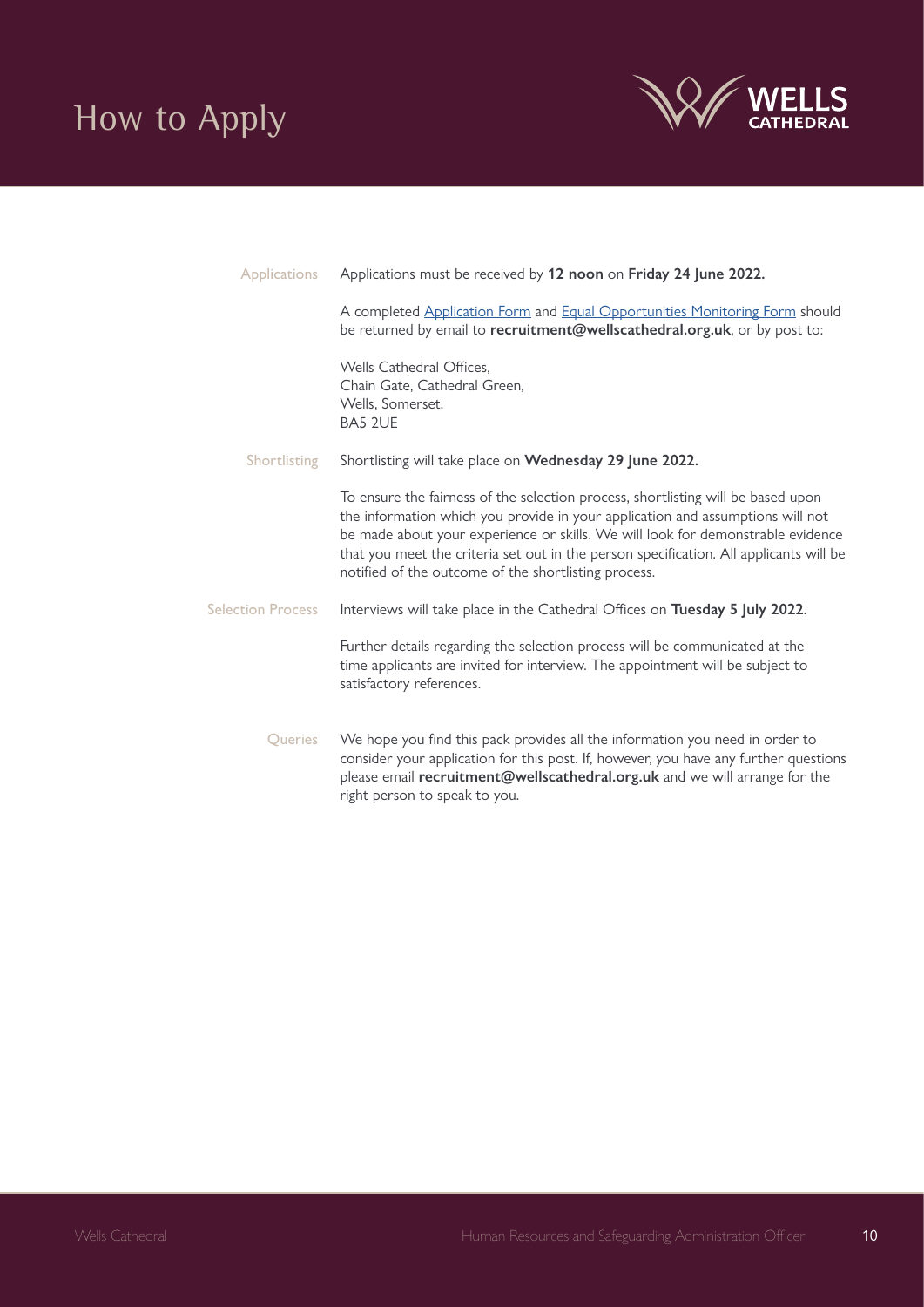# Safeguarding







Wells Cathedral is committed to the safeguarding and protection of children, young people, and adults. We will carefully select, train, and support all those with any responsibility within the Church, in line with Safer Recruitment principles.

This means that we will:

- Ensure that our recruitment and selection processes are inclusive, fair, consistent, and transparent;
- Take all reasonable steps to prevent those who might harm children or adults from taking up, in our Cathedral, positions of respect, responsibility, or authority where they are trusted by others; and
- Adhere to safer recruitment legislation, guidance, and standards.

Further information can be found in our Safeguarding Policy available on the Cathedral website: [wellscathedral.org.uk](http://wellscathedral.org.uk)

All applicants are required to complete a Confidential Declaration Form as part of our recruitment process. This form is strictly confidential and, except under compulsion of law, will be seen only by those involved in the recruitment/ appointment process and, when appropriate, the nominated safeguarding lead or someone acting in a similar role/position. All forms will be kept securely in compliance with the General Data Protection Regulation within the Data Protection Act 2018.

An enhanced Disclosure & Barring Service check for adult and child workforces will be required for this role.